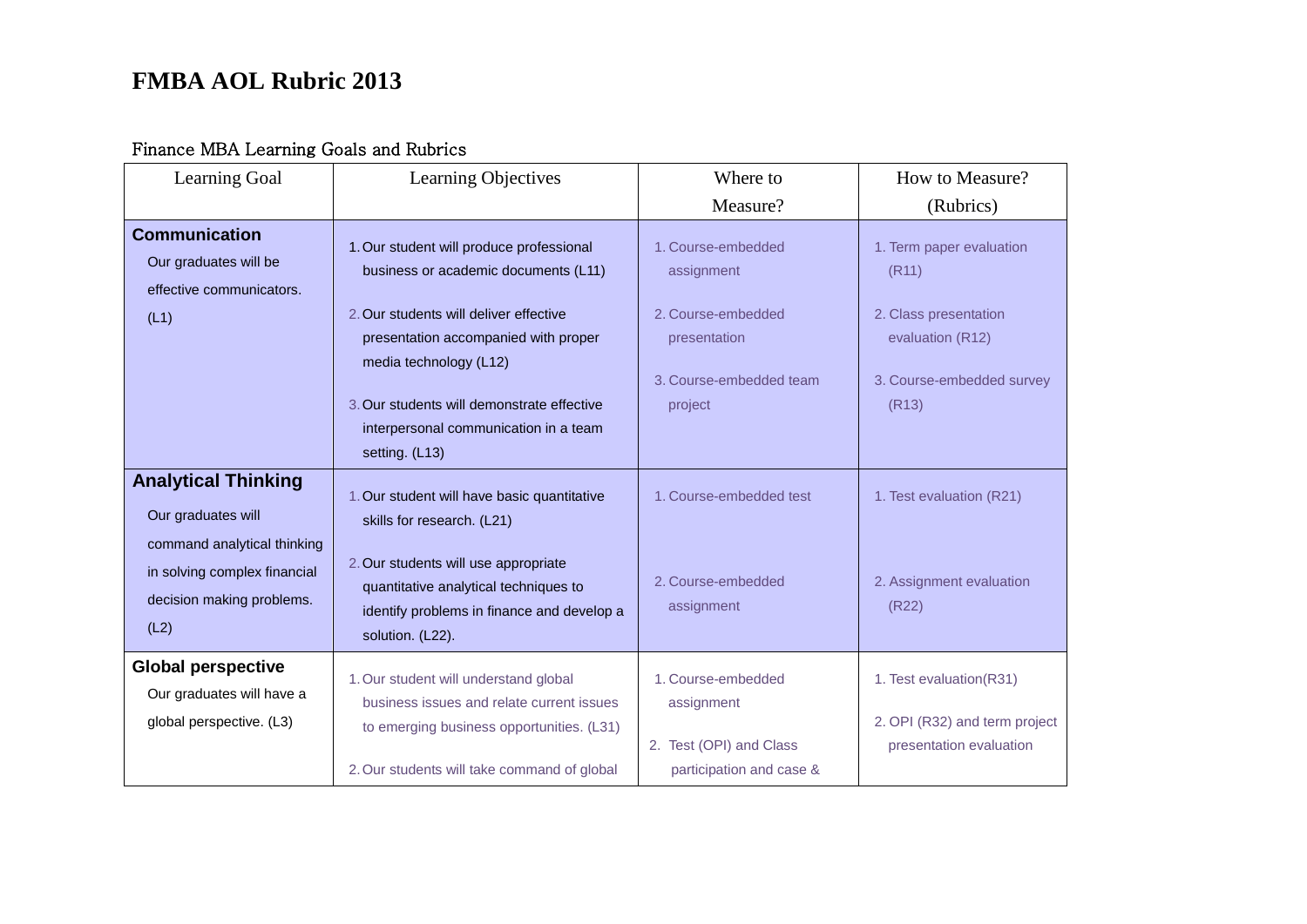|                                                                                                                                                                                    | financial markets in business English or<br>other languages. (L32)<br>3. Our students will be able to network and<br>collaborate with global finance leaders.<br>(L33)                                                                                            | term project presentation<br>evaluation<br>3. Course-embedded survey                            | 3. Course-embedded survey<br>(R33)                                                                       |
|------------------------------------------------------------------------------------------------------------------------------------------------------------------------------------|-------------------------------------------------------------------------------------------------------------------------------------------------------------------------------------------------------------------------------------------------------------------|-------------------------------------------------------------------------------------------------|----------------------------------------------------------------------------------------------------------|
| <b>Ethically and Socially</b><br><b>Conscious Reasoning</b><br>Our graduates will<br>understand the gravity of<br>ethical behavior and<br>corporate social<br>responsibility. (L4) | 1. Our student will identify ethical issues in<br>financial services industry and be able to<br>recognize and evaluate alternative courses<br>of action $(L41)$<br>2. Our students will know the professional<br>code of conduct within their discipline<br>(L42) | 1. Course-embedded case<br>analysis (one of CRI<br>courses)<br>2. Course-embedded<br>assignment | 1. Class presentation and test<br>evaluation (R41)<br>2. Class presentation and test<br>evaluation (R42) |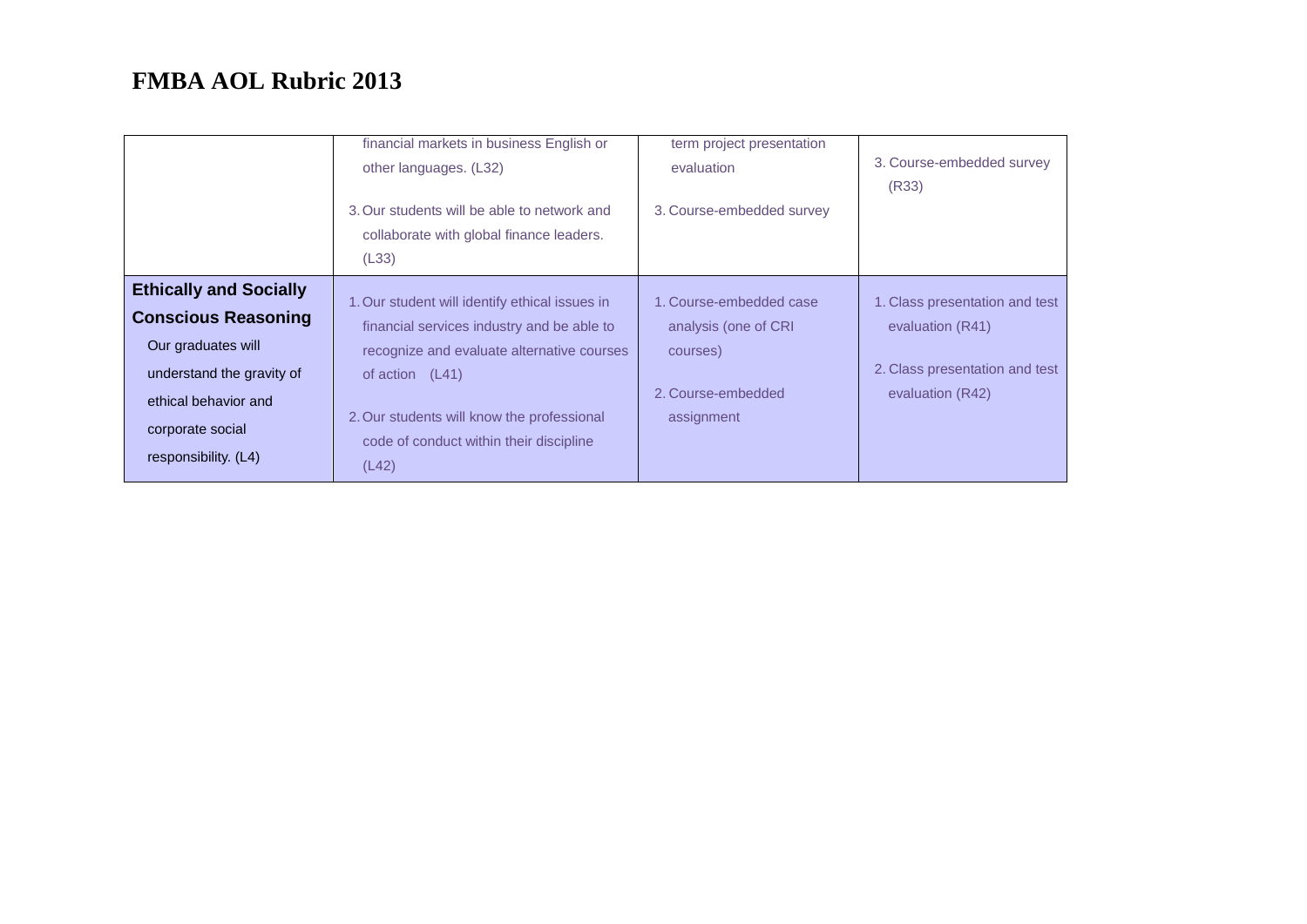#### **APPENDIX 1. Rubrics for Finance MBA Assessment**

**Rubrics to assess achievements of learning objectives**

#### **L1: Communication: our graduates will be effective communicators**

|                           | Performance Levels                          |                                             |                                             |  |  |
|---------------------------|---------------------------------------------|---------------------------------------------|---------------------------------------------|--|--|
| <b>Traits</b>             | 1 (Fails to Meet Expectations)              | 2 (Meets Expectations)                      | 3 (Exceeds Expectations)                    |  |  |
| 1. Clear introduction and | No or unclear introduction, and absence of  | Provides an introduction, present some but  | Provides a coherent introduction and        |  |  |
| background                | background information.                     | not all of the key background information.  | addresses key background issues             |  |  |
|                           |                                             |                                             | effectively.                                |  |  |
|                           | Discipline-specific concepts and issues are | Appropriately addresses most of the key     | Appropriately addresses all key discipline- |  |  |
| 2. Discipline-related     | not identified or they are identified       | discipline-specific concepts and issues but | specific concepts and issues and most of    |  |  |
| concepts and issues       | inappropriately.                            | omits or identifies a few of the minor      | the minor ones.                             |  |  |
|                           |                                             | ones.                                       |                                             |  |  |
| 3. Internally consistent  | Arguments are inconsistent, different parts | Most arguments are consistent, and most     | Arguments presented in the paper are        |  |  |
| arguments                 | of the paper do not relate well to each     | parts of the paper are integrated and       | consistent and the different parts of the   |  |  |
|                           | other and are inconsistent.                 | consistent.                                 | paper are well integrated and consistent.   |  |  |
|                           | Arguments are poorly organized, do not      | Most but not all of the arguments are well  | All arguments are well organized, flow      |  |  |
| 4. Logic and organization | flow well, and are hard to follow.          | organized, flow logically, and are easy to  | logically, and are easy to follow.          |  |  |
|                           |                                             | follow.                                     |                                             |  |  |
|                           | No or very weak connection between          | Reasonable connection between analysis      | Very strong connection between analysis     |  |  |
| 5 Consistent conclusions  | analysis and conclusions                    | and conclusions; there may be minor         | and conclusions; there are no               |  |  |
|                           |                                             | inconsistencies                             | inconsistencies.                            |  |  |

#### **L11. Our student will produce professional business documents**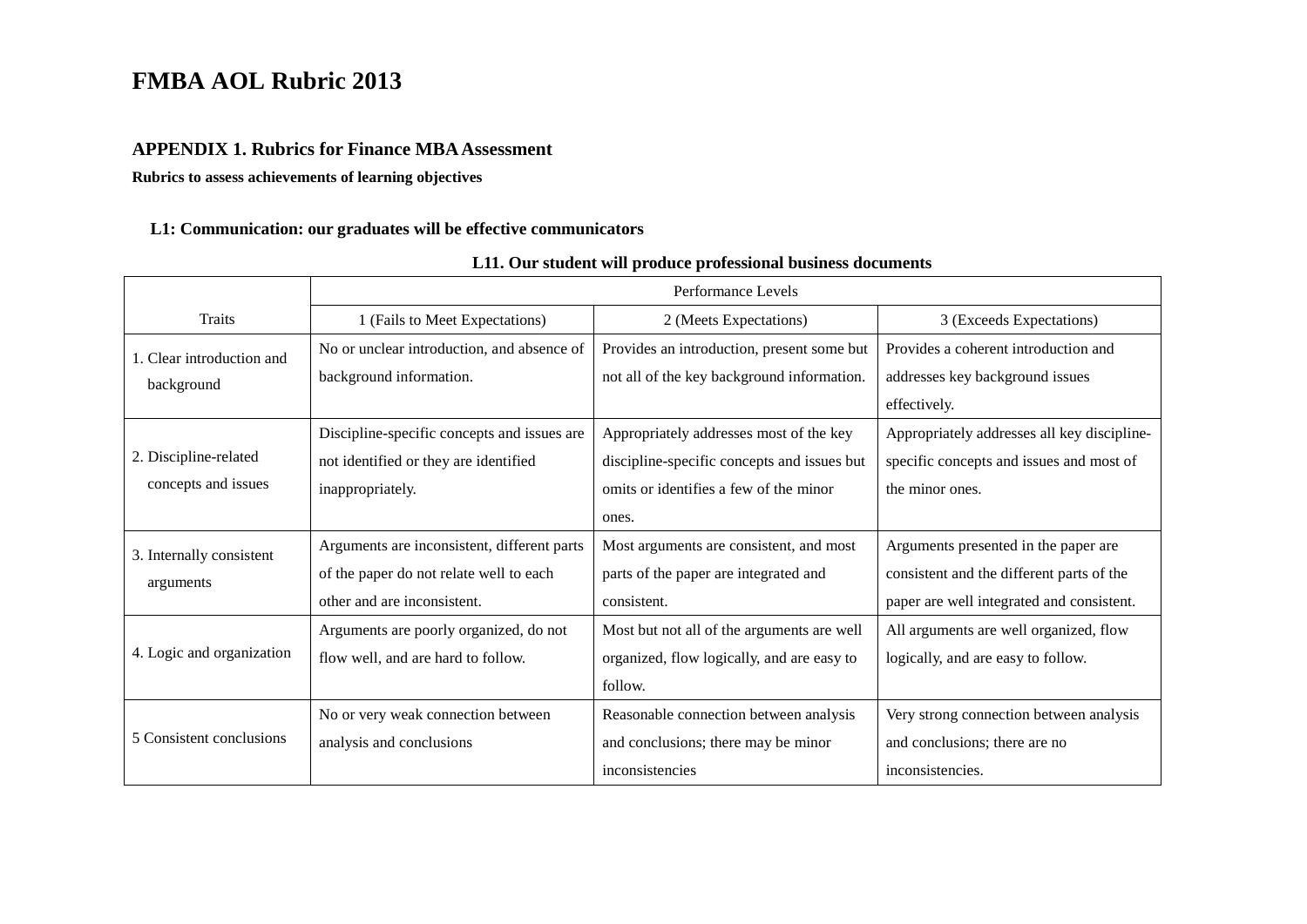|                         | Numerous spelling errors; inappropriate     | Few spelling errors, generally appropriate  | No or very minimal spelling, grammar,       |
|-------------------------|---------------------------------------------|---------------------------------------------|---------------------------------------------|
| 6. Style and grammar    | grammar, sentence structure, and            | grammar, sentence structure, and            | sentence structure, and paragraphing        |
|                         | paragraphing used throughout the            | paragraphing.                               | errors.                                     |
|                         | document.                                   |                                             |                                             |
|                         | No literature or used of inappropriate web- | Uses more than one research source but      | Uses multiple research sources and makes    |
|                         | based sources; sources are not come from    | demonstrates no attempt to incorporate      | effective use of current and reliable       |
| 7. Effective literature | professional literature; sources are not    | current information; most sources are       | information; sources are authoritative or   |
| search skills           | current and/or relevant.                    | authoritative or come from professional     | come from the professional literature;      |
|                         |                                             | literature; sources are generally current   | includes current relevant sources.          |
|                         |                                             | and relevant.                               |                                             |
|                         | No or inconsistent references; evidence of  | Generally includes appropriate citations    | Includes appropriate citations within the   |
|                         | plagiarism.                                 | within the document and lists references at | documents and lists references that include |
|                         |                                             | the end of the documents; references are    | full bibliographic information for each     |
| 8. Documents sources    |                                             | generally usable but may not contain the    | citation in the document; citations and     |
|                         |                                             | full bibliographic information; citations   | references are consistent throughout the    |
|                         |                                             | and references are generally consistent     | document.                                   |
|                         |                                             | throughout the documents                    |                                             |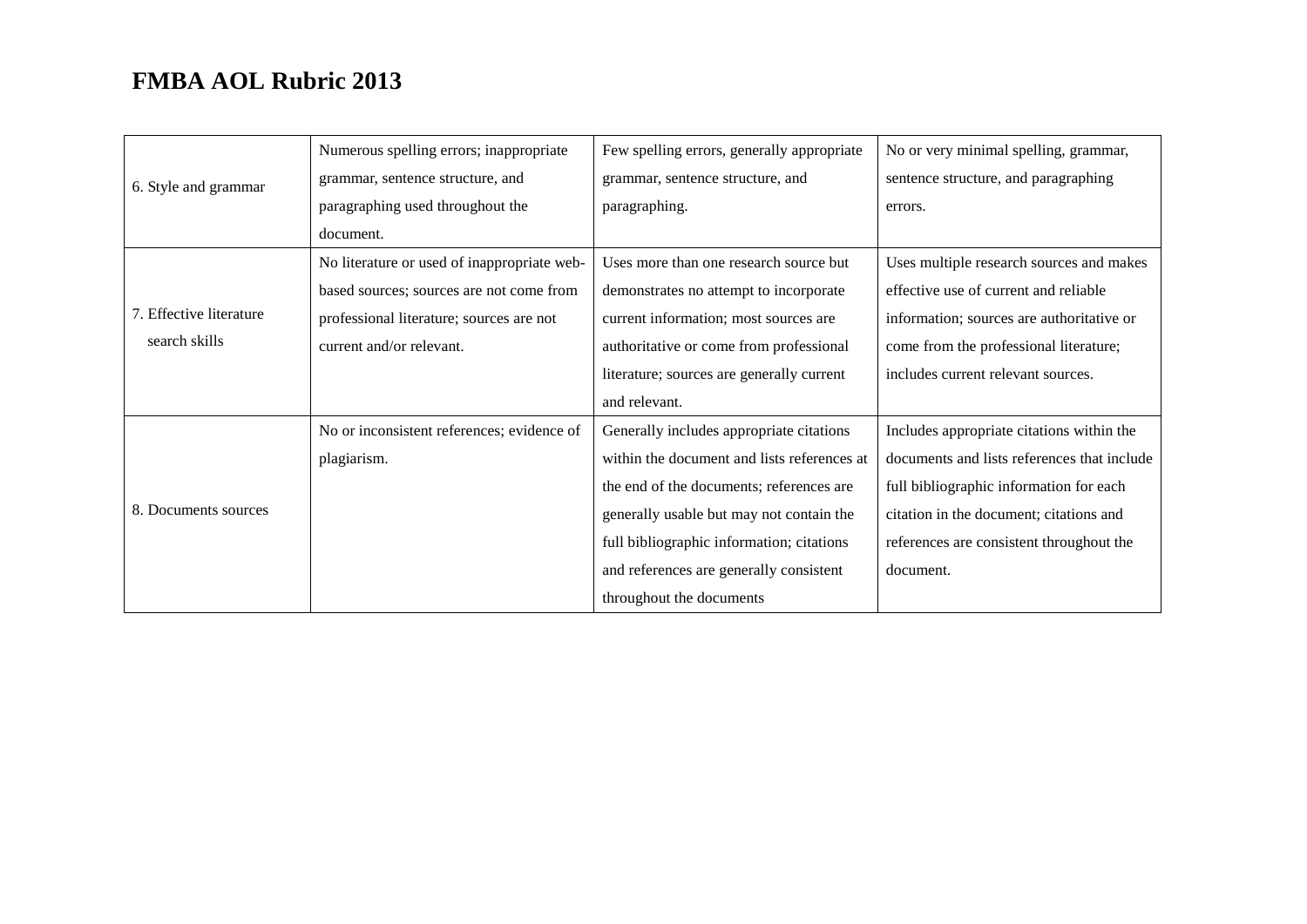|                                          | Performance Levels                                                                                                                           |                                                                                                                                 |                                                                                                                                        |  |
|------------------------------------------|----------------------------------------------------------------------------------------------------------------------------------------------|---------------------------------------------------------------------------------------------------------------------------------|----------------------------------------------------------------------------------------------------------------------------------------|--|
| Traits                                   | 1 (Fails to Meet Expectations)                                                                                                               | 2 (Meets Expectations)                                                                                                          | 3 (Exceeds Expectations)                                                                                                               |  |
|                                          |                                                                                                                                              | Has opening statement relevant to topic,                                                                                        | Has a clear opening statement that catches                                                                                             |  |
|                                          | statement or irrelevant<br>opening<br>No.                                                                                                    | and gives outline of speech; mostly                                                                                             | audience's interest and gives overview;                                                                                                |  |
| 1. Organization                          | statement; Loses focus more than once;                                                                                                       | organized with some transitions; allows                                                                                         | stays focused throughout. Has transition                                                                                               |  |
|                                          | does not manage time effectively.                                                                                                            | enough time to deliver speech, although it                                                                                      | statement, ties sections together; effective                                                                                           |  |
|                                          |                                                                                                                                              | could have been better edited                                                                                                   | time management.                                                                                                                       |  |
| 2. Quality of slides                     | Sloppy and/or unprofessional; may be<br>difficult to<br>read; many<br>slides are<br>superfluous.                                             | Readable,<br>professional,<br>appropriate<br>number                                                                             | Readable, professional, imaginative and/or<br>high quality (without being a distraction).                                              |  |
| 3. Voice quality and pace                | of the<br>Demonstrates<br>one<br>$\alpha$<br>more<br>following: mumbling, too soft, too loud,                                                | Can easily understand; appropriate pace<br>and volume; delivery is mostly clear and                                             | Excellent<br>delivery;<br>conversational,<br>modulates voice, projects enthusiasm,                                                     |  |
|                                          | too fast, too slow, "umms."                                                                                                                  | natural                                                                                                                         | interest, confidence.                                                                                                                  |  |
| 4. Mannerisms                            | Demonstrates one or more distracting<br>mannerisms, which may include bad<br>posture, shifting feet, etc.                                    | distracting<br>mannerisms.<br>Decent<br>No<br>posture.                                                                          | Uses body language effectively (and<br>naturally) to maintain audience's interest                                                      |  |
| 5. Professionalism                       | Makes excuses for the presentation; word<br>choice is not appropriate for audience;<br>inappropriately informal, does not stay "in<br>role." | Treats audience profession-ally, word<br>choice is acceptable (does not use slang);<br>keeps nervousness under control          | Treats audience professionally; confident,<br>shows command of topic                                                                   |  |
| 6. Use of media/rapport<br>with audience | Relies heavily on slides or notes; makes<br>little eye contact; inappropriate number of<br>slides (too many or too few).                     | Looks at slides to keep on track with<br>presentation; appropriate number of slides;<br>maintains eye contact most of the time. | Slides are use effortlessly to enhance<br>speech could be effectively<br>speech;<br>delivered<br>without them; perfect eye<br>contact. |  |

#### **L12: Our students will deliver effective presentation accompanied with proper media technology**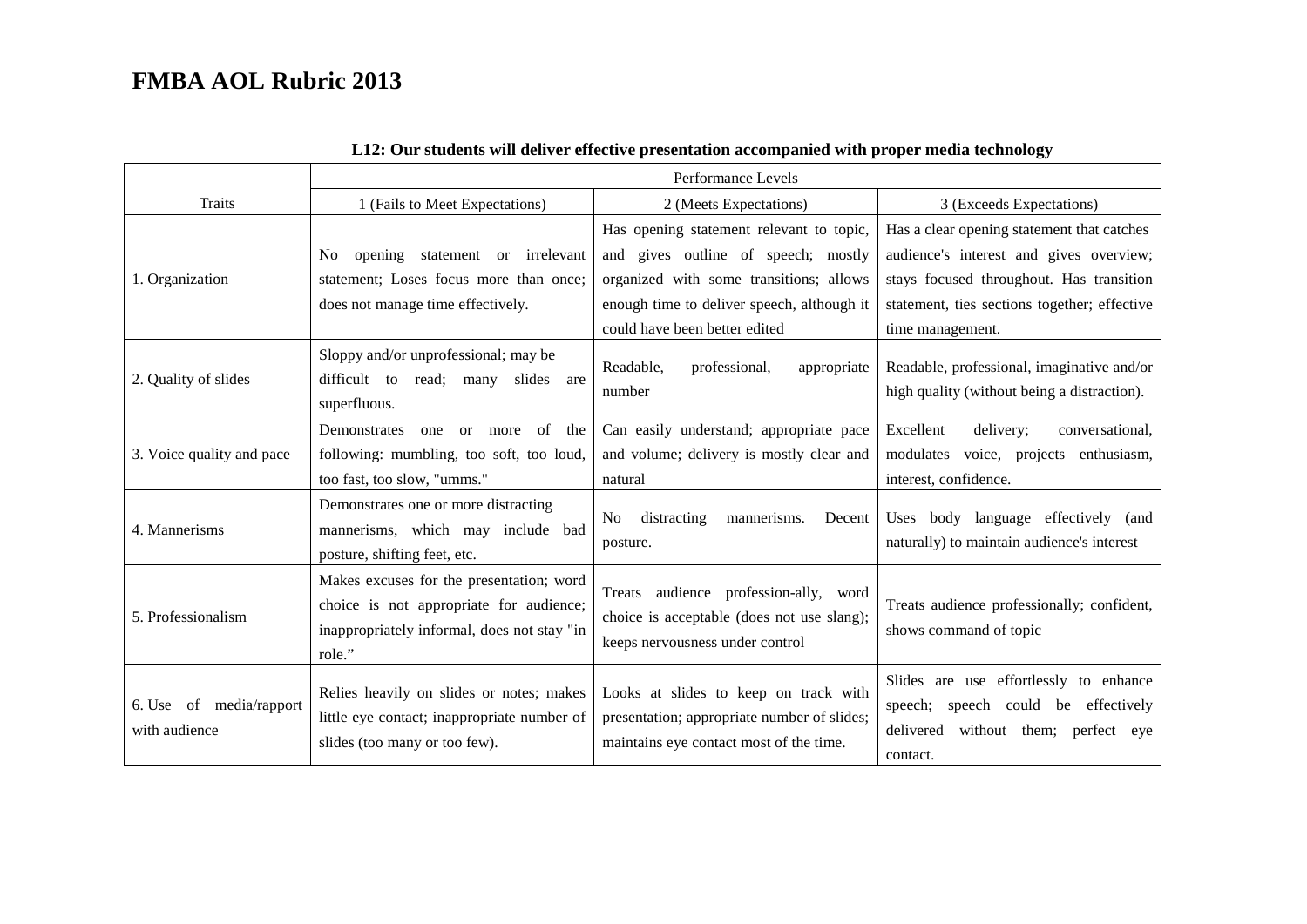|                         | Performance Levels                        |                                           |                                             |  |
|-------------------------|-------------------------------------------|-------------------------------------------|---------------------------------------------|--|
| <b>Traits</b>           | 1 (Fails to Meet Expectations)            | 2 (Meets Expectations)                    | 3 (Exceeds Expectations)                    |  |
|                         | Seems reluctant to engage fully in        | Consistently demonstrates commitment to   | Follows up on ideas and suggestions from    |  |
| 1. Commitment           | discussions and task assignments          | the project by being prepared for each    | previous meetings and reports findings to   |  |
|                         |                                           | group meeting                             | the group                                   |  |
|                         | Focuses exclusively on task to be         | Balances the need for task                | Volunteers to assist others and shares      |  |
| 2. Balance between task | accomplished without regard to team       | accomplishment with the needs of          | information openly                          |  |
| and interpersonal       | member or focuses exclusively on          | individuals in the group                  |                                             |  |
| relations               | interpersonal relations without regard to |                                           |                                             |  |
|                         | task                                      |                                           |                                             |  |
|                         | Does not offer ideas or suggestions that  | Frequently offers helpful ideas or        | Listens actively and shows understanding    |  |
| 3. Contributions        | contribute to problem solving             | suggestions                               | by paraphrasing or by acknowledging and     |  |
|                         |                                           |                                           | building on others' ideas                   |  |
|                         | Takes the group off track by initiating   | Introduces suggestions and ideas that are | Uses tact and diplomacy to alert group that |  |
| 4. Stays on track       | conversations or discussions unrelated to | relevant to the task                      | focus has strayed from the task at hand     |  |
|                         | the task                                  |                                           |                                             |  |

### **L13. Our students will demonstrate effective interpersonal communication in a team setting.**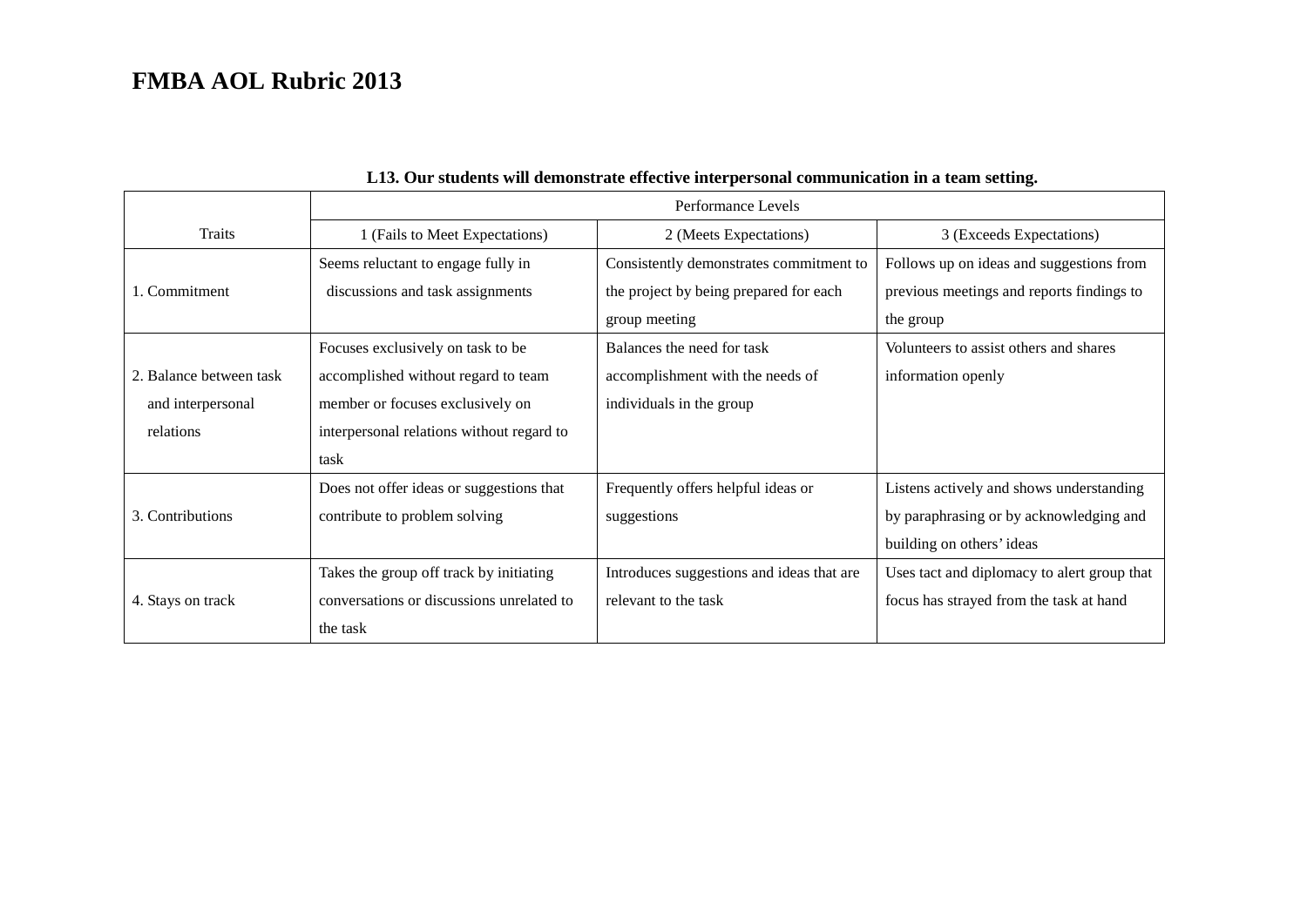**L2. Analytical Thinking : Our graduates will command analytical thinking in solving complex financial decision problems.** 

| <b>Traits</b>                                        | Performance Levels                                                                                      |                                                                                                                                          |                                                                                                           |  |
|------------------------------------------------------|---------------------------------------------------------------------------------------------------------|------------------------------------------------------------------------------------------------------------------------------------------|-----------------------------------------------------------------------------------------------------------|--|
|                                                      | 1 (Fails to Meet Expectations)                                                                          | 2 (Meets Expectations)                                                                                                                   | 3 (Exceeds Expectations)                                                                                  |  |
| 1. Logic and organization                            | Arguments are poorly organized, do not<br>flow well, and are hard to follow.                            | Most but not all of the arguments are well<br>organized, flow logically, and are easy to<br>follow.                                      | All arguments are well organized, flow<br>logically, and are easy to follow.                              |  |
| 2 Basic quantitative concepts<br>and issues          | Basic quantitative concepts and issues<br>are not identified or they are identified<br>inappropriately. | Appropriately addresses most of the key<br>basic quantitative concepts and issues but<br>omits or identifies a few of the minor<br>ones. | Appropriately addresses all key basic<br>quantitative concepts and issues and most<br>of the minor ones.  |  |
| 3. Application of quantitative<br>tools for research | Misuses quantitative analysis tools,<br>concepts, and techniques                                        | Appropriately quantitative analysis tools,<br>concepts, and techniques                                                                   | Shows strong understanding and<br>application of quantitative analysis tools,<br>concepts, and techniques |  |
| 4. Consistent conclusions                            | No or very weak connection between<br>analysis and conclusions                                          | Reasonable connection between analysis<br>and conclusions; there may be minor<br>inconsistencies                                         | Very strong connection between analysis<br>and conclusions; there are no<br>inconsistencies.              |  |

#### **L21. Our students will have basic quantitative skills for research.**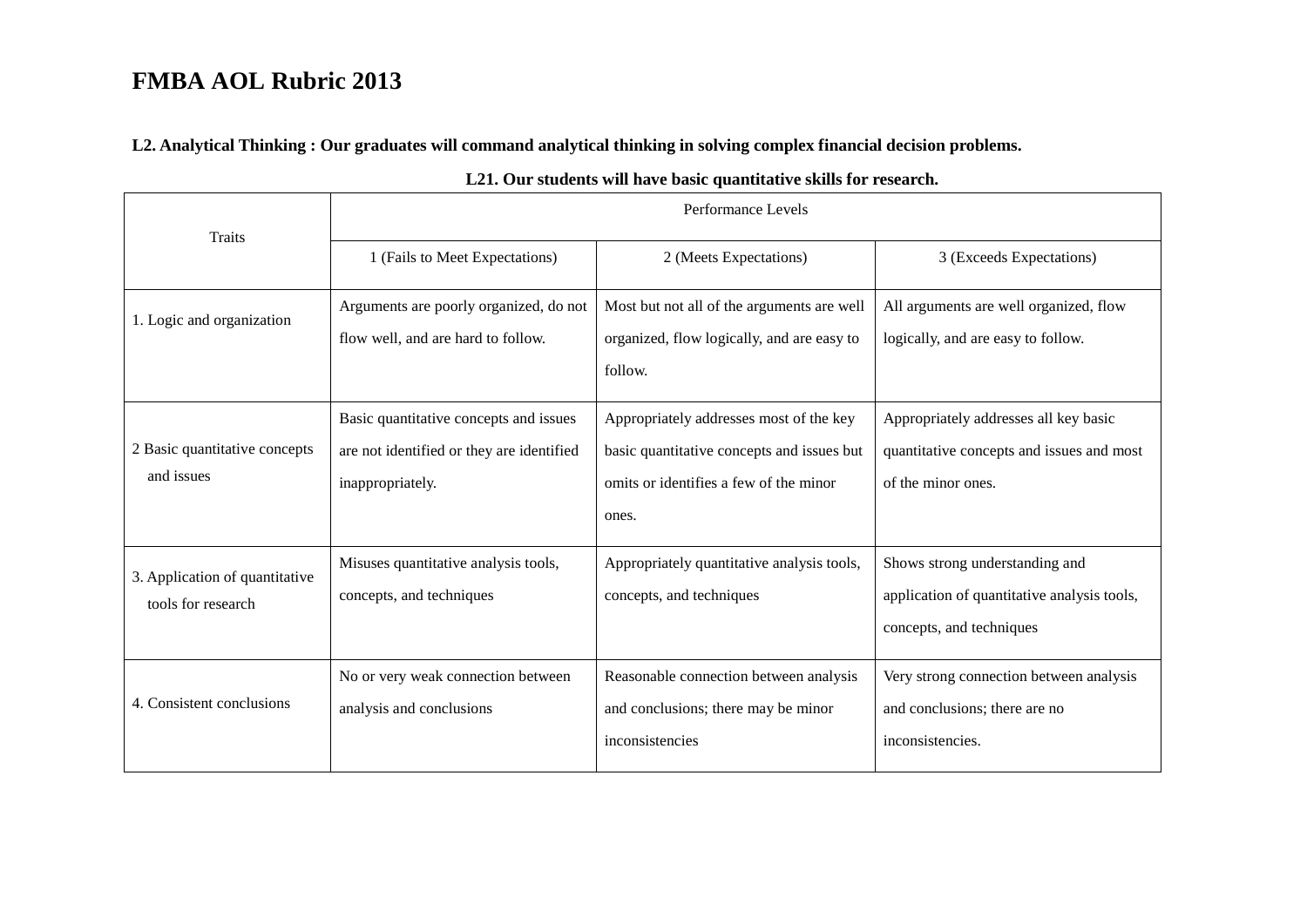|                                                                                                                        | Performance Levels                                                                                                                                                                                                              |                                                                                                                                       |                                                                                                                                                         |  |
|------------------------------------------------------------------------------------------------------------------------|---------------------------------------------------------------------------------------------------------------------------------------------------------------------------------------------------------------------------------|---------------------------------------------------------------------------------------------------------------------------------------|---------------------------------------------------------------------------------------------------------------------------------------------------------|--|
| <b>Traits</b>                                                                                                          | 1 (Fails to Meet Expectations)                                                                                                                                                                                                  | 2 (Meets Expectations)                                                                                                                | 3 (Exceeds Expectations)                                                                                                                                |  |
| 1. Quantitative knowledge                                                                                              | Shows little understanding of<br>quantitative knowledge                                                                                                                                                                         | Shows solid understanding of quantitative<br>knowledge                                                                                | Shows through grasp of quantitative<br>knowledge                                                                                                        |  |
| 2. Application of quantitative<br>analytical Tools                                                                     | Misuses quantitative analysis tools,<br>concepts, and techniques                                                                                                                                                                | Appropriately quantitative analysis tools,<br>concepts, and techniques                                                                | Shows strong understanding and<br>application of quantitative analysis tools,<br>concepts, and techniques                                               |  |
| 3. Application of financial<br>analysis                                                                                | Fails to incorporate financials into case<br>Shows knowledge of ratios and trend<br>analysis or shows only limited attempts<br>analysis; demonstrates understanding of<br>to understand financials<br>firm's financial standing |                                                                                                                                       | Applies ratios and trend analysis to<br>develop sound judgments about company<br>situation and prospects; presents financial<br>analysis professionally |  |
| 4. Identification of case<br>problems/issues                                                                           | Neglects to identify case issues;<br>recounts facts of case with little<br>analysis                                                                                                                                             | Clearly identifies the key issues in the<br>case and demonstrates understanding of<br>company's decision situation                    | Develops a well-integrated statement of<br>the complex issues of the case and<br>demonstrates understanding of situation                                |  |
| Identifies weak or infeasible<br>5. Generation of alternatives<br>alternatives with little attention to case<br>issues |                                                                                                                                                                                                                                 | Generates 2 or 3 feasible alternatives for<br>resolving the key issues of the case                                                    | Develops 2 or 3 insightful alternatives for<br>resolving the issues; offers specificity and<br>originality                                              |  |
| 6. Recommendations                                                                                                     | Offers weak recommendations or pays<br>little attention to addressing case issues                                                                                                                                               | Provides well-reasoned recommendations<br>that follow from the preceding analysis<br>and clearly address case issues; no<br>surprises | Integrates alternatives into a well-<br>developed action plan; offers specificity,<br>priorities, and sequencing of actions                             |  |
| 7. Solutions                                                                                                           | Shows little attention to presenting<br>sound arguments or backing up ideas<br>with analysis; offers "I think"<br>statements                                                                                                    | Provides good arguments backed up with<br>quantitative knowledge, analysis, and<br>persuasive rationale                               | Provides strong rationale and convincing<br>arguments backed up with<br>quantitative knowledge, analysis, and<br>persuasive rationale                   |  |

### **L22. Our students will use appropriate quantitative analytical techniques to identify problems in finance and**

 **and develop a solution.**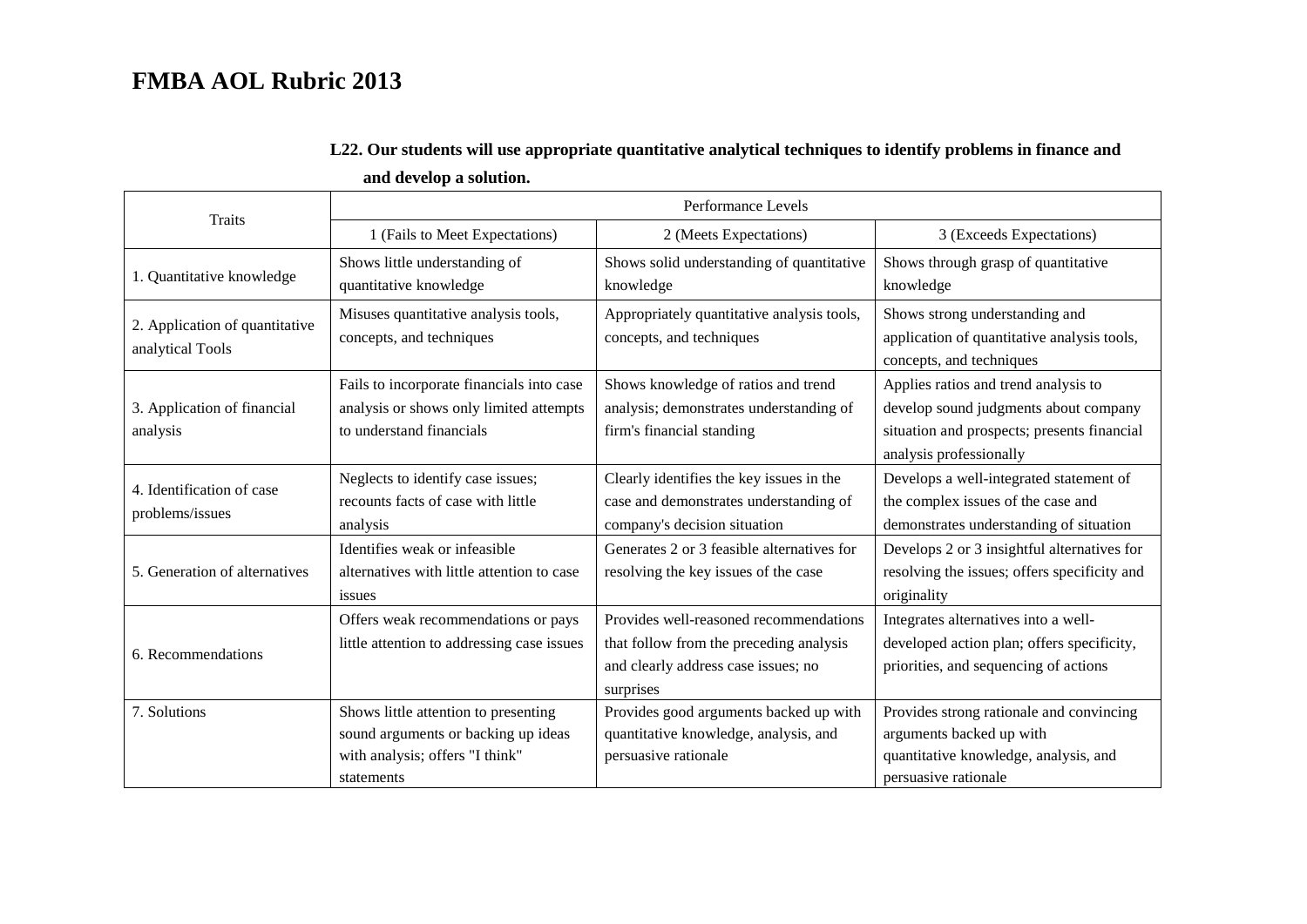### **L3. Global Perspective: Our graduates will have a global perspective.**

|                                                            | Performance Levels                                                                                                                                                                             |                                                                                                                    |                                                                                                                    |  |  |
|------------------------------------------------------------|------------------------------------------------------------------------------------------------------------------------------------------------------------------------------------------------|--------------------------------------------------------------------------------------------------------------------|--------------------------------------------------------------------------------------------------------------------|--|--|
| <b>Traits</b>                                              | 1 (Fails to Meet Expectations)                                                                                                                                                                 | 2 (Meets Expectations)                                                                                             | 3 (Exceeds Expectations)                                                                                           |  |  |
| 1. Understanding of global<br>issues                       | Some understanding of most of the<br>No or incomplete understanding of<br>some or all of the following relevant<br>relevant issues<br>global issues: economic, cultural, legal,<br>demographic |                                                                                                                    | Clear and detailed understanding of<br>relevant issues                                                             |  |  |
| 2. Analysis of global issues                               | No analysis of impact of relevant global<br>issues; erroneous analysis of impact                                                                                                               | Some analysis of impact of global issues;<br>some inaccuracies in analysis                                         | Clear, accurate and detailed analysis of<br>impact of relevant global issues                                       |  |  |
| 3. Application of analysis to<br>global business situation | No application of analysis to specific<br>global business situation; incorrect<br>conclusions or recommendations made.                                                                         | Some application of analysis to specific<br>global business situation, weak<br>conclusions or recommendations made | Clear application of analysis to global<br>business situation; valid conclusions and<br>good recommendations given |  |  |
| 4. Cultural differences                                    | Fails to adjust for cultural differences                                                                                                                                                       | Some consideration given to cultural<br>differences                                                                | Extensive consideration given to cultural<br>differences, including appropriate<br>modification of communication   |  |  |

|  |  |  |  |  |  | L31. Our student will understand global business issues and relate current issues to emerging business opportunities. |
|--|--|--|--|--|--|-----------------------------------------------------------------------------------------------------------------------|
|--|--|--|--|--|--|-----------------------------------------------------------------------------------------------------------------------|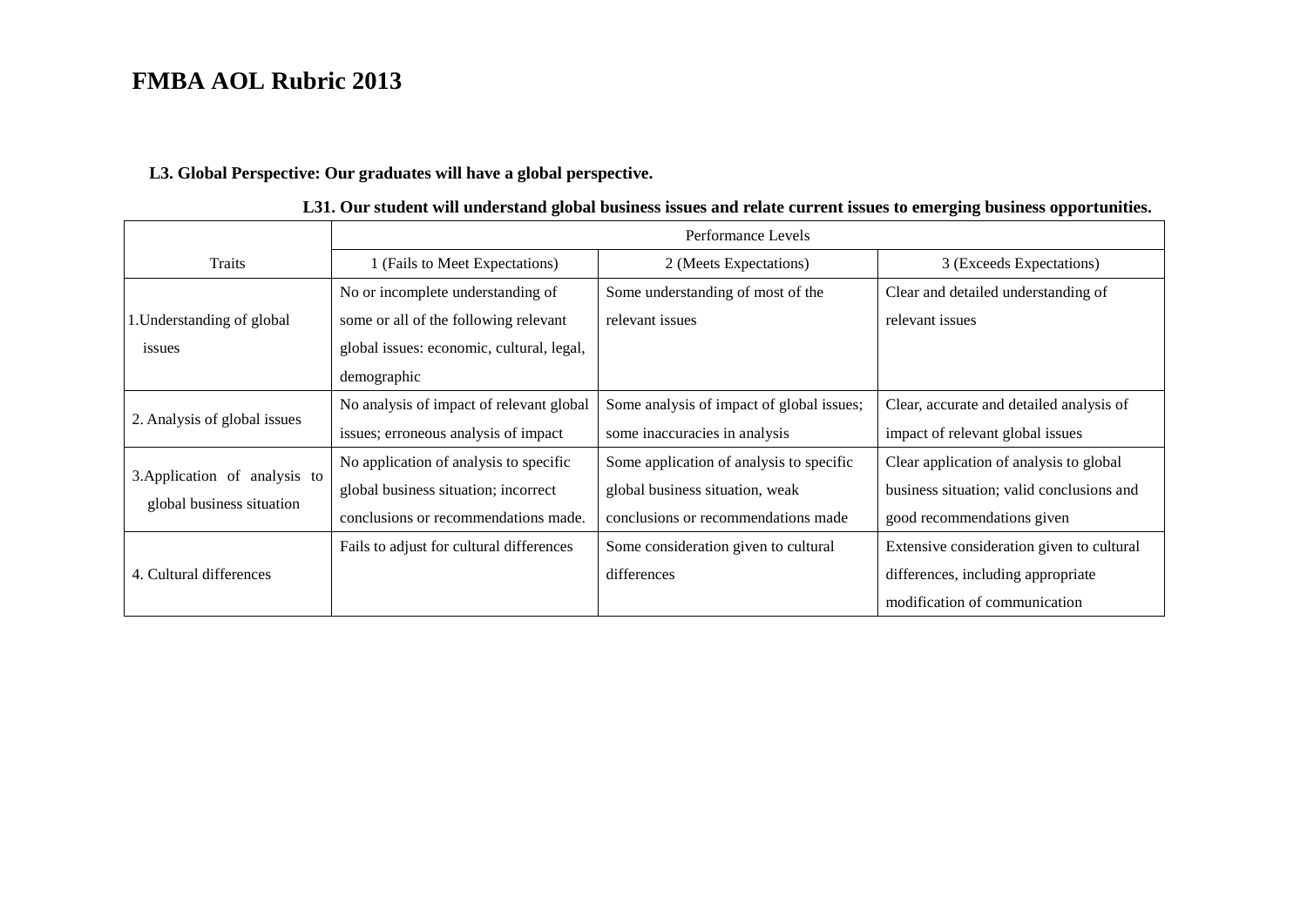|                  | Performance Levels                       |                                           |                                            |  |
|------------------|------------------------------------------|-------------------------------------------|--------------------------------------------|--|
| <b>Traits</b>    | 1 (Fails to Meet Expectations)           | 2 (Meets Expectations)                    | 3 (Exceeds Expectations)                   |  |
|                  | A few of the required elements           | Some of the required elements             | Most of the required elements (vocabulary, |  |
| 1. Knowledge     | (vocabulary, structures, and/or cultural | (vocabulary, structures, and/or cultural) | structure, and/or cultural context) are    |  |
|                  | context) are complete and correct.       | context) are complete and correct.        | complete and correct.                      |  |
|                  | The response shows little understanding  | The response shows some understanding     | The response for the most part shows       |  |
| 2. Comprehension | of main ideas and/or details.            | of main ideas and details.                | understanding of main ideas and most       |  |
|                  |                                          |                                           | details.                                   |  |
|                  | The communication skills and             | The communication skills and strategies   | The communication skills and strategies    |  |
| 3. Communication | strategies are minimally evident,        | are somewhat complete, appropriate        | are mostly complete, appropriate and       |  |
|                  | appropriate, and/or correct.             | and/or correct.                           | correct.                                   |  |

### **L32. Our students will have command of business English or other language of global financial markets.**

#### **L33. Our students will be able to network and collaborate with global business leaders.**

|                            | Performance Levels                      |                                         |                                          |  |
|----------------------------|-----------------------------------------|-----------------------------------------|------------------------------------------|--|
| Traits                     | 1 (Fails to Meet Expectations)          | 2 (Meets Expectations)                  | 3 (Exceeds Expectations)                 |  |
| 1. Understanding of global | Somewhat understands global finance     | Mostly understands global finance       | Fully understands global finance systems |  |
| finance systems            | systems and major financial instruments | systems and major financial instruments | and major financial instruments          |  |
|                            | Somewhat understands global mannerisms  | Mostly understands global mannerisms    | Fully understands global mannerisms      |  |
| 2. Global mannerisms       | and cultural differences                | and cultural differences                | and cultural differences                 |  |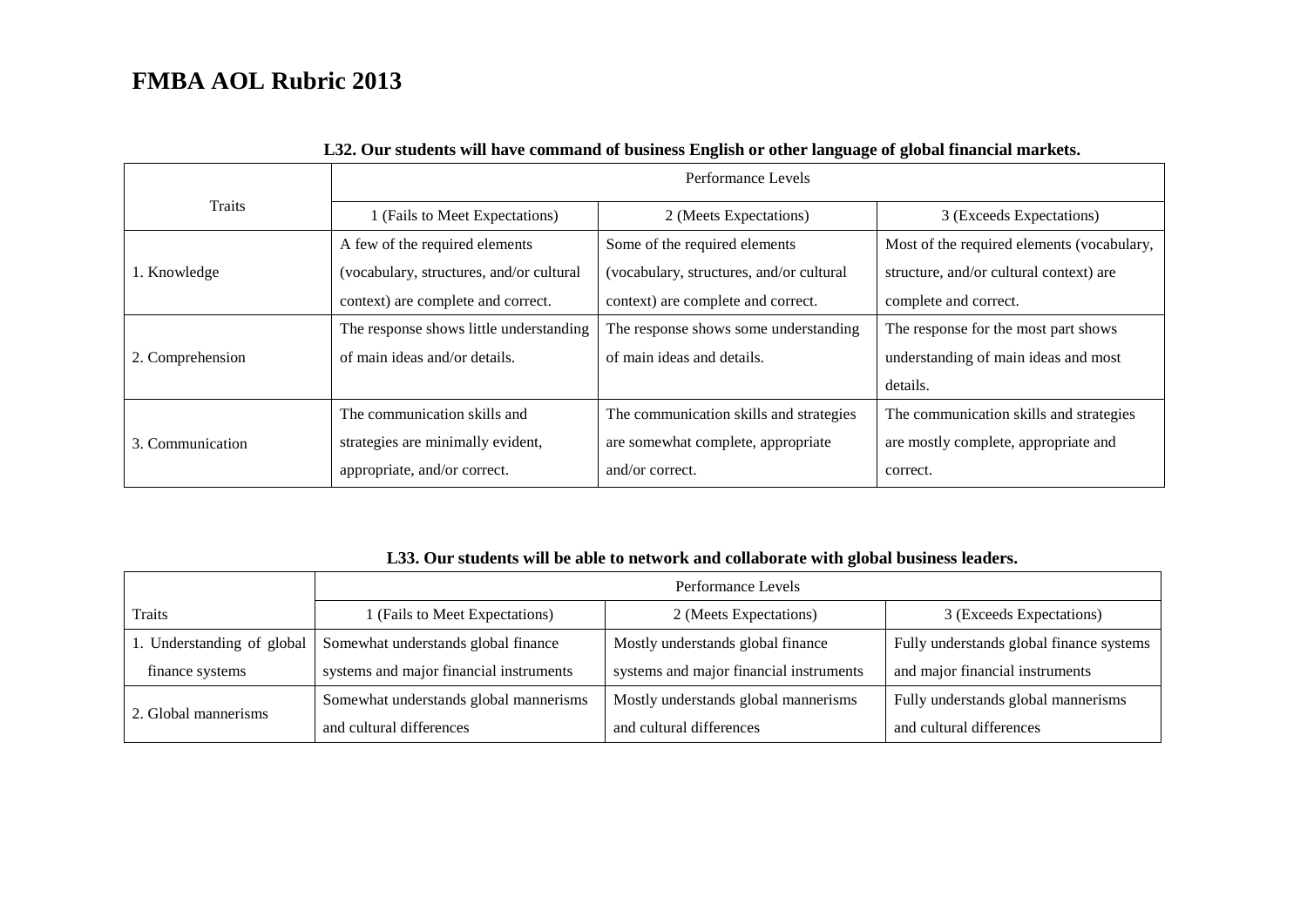#### **L4. Ethically Conscious Reasoning: Our graduates will understand the gravity of ethical behavior and corporate social responsibility.**

### **L41. Our student will identify ethical issues in financial services industry and be able to recognize**

|                              | Performance Levels                         |                                                |                                              |
|------------------------------|--------------------------------------------|------------------------------------------------|----------------------------------------------|
| Traits                       | 1 (Fails to Meet Expectations)             | 2 (Meets Expectations)                         | 3 (Exceeds Expectations)                     |
|                              | Has a vague idea of what ethnical          | Identifies<br>ethnical<br>including<br>issues. | Describes ethnical issues in detail having   |
| 1. Identifies ethical issues | issues are and is uncertain what must be   | pertinent facts, and ascertains what must      | gathered pertinent facts. Ascertains exactly |
|                              | in individual or business<br>decided       | be decided in individual or business           | what must be decided in individual or        |
|                              | behavior                                   | behavior                                       | business behavior                            |
|                              | Fails to recognize all stakeholders or     | Recognizes stakeholders and explores           | Recognizes all stakeholders and fully        |
| <b>Stakeholders</b><br>2.    | explores consequences and                  | some of the consequences and                   | explores consequences and                    |
| Consideration                | threats/opportunities                      | threats/opportunities fairly effectively       | threats/opportunities                        |
|                              | ineffectively                              |                                                |                                              |
|                              | Failed to identify all of the relevant and | Identified most of the relevant practical      | Correctly identified all of the relevant     |
| 3. Options development       | practical options                          | options, but overlooked some related           | practical options and all of the related     |
|                              |                                            | conceptual problems and issues                 | conceptual problems and issues               |
| 4. Options Evaluation        | Failed to provide weightings of various    | Provided some evaluation of ethical and        | Provided appropriate and defensible          |
|                              | ethical and social arguments and           | social reasons and arguments, but              | evaluations for all relevant arguments       |
|                              | reasons                                    | overlooked important factual or logical        | noting wherever necessary factual            |
|                              |                                            | errors in some reasons                         | assumptions, logical errors, or conceptual   |
|                              |                                            |                                                | confusions.                                  |
|                              | difficulty<br>Has<br>identifying<br>and    | Formulates an implementation plan that         | Formulates an implementation plan that       |
| 5. Decision and Action       | appropriate course<br>of action<br>from    | delineates the execution of the decision       | delineates the execution of the decision     |
|                              | among options                              |                                                | and that evidences a thoughtful reflection   |

#### **and evaluate alternative courses of action.**